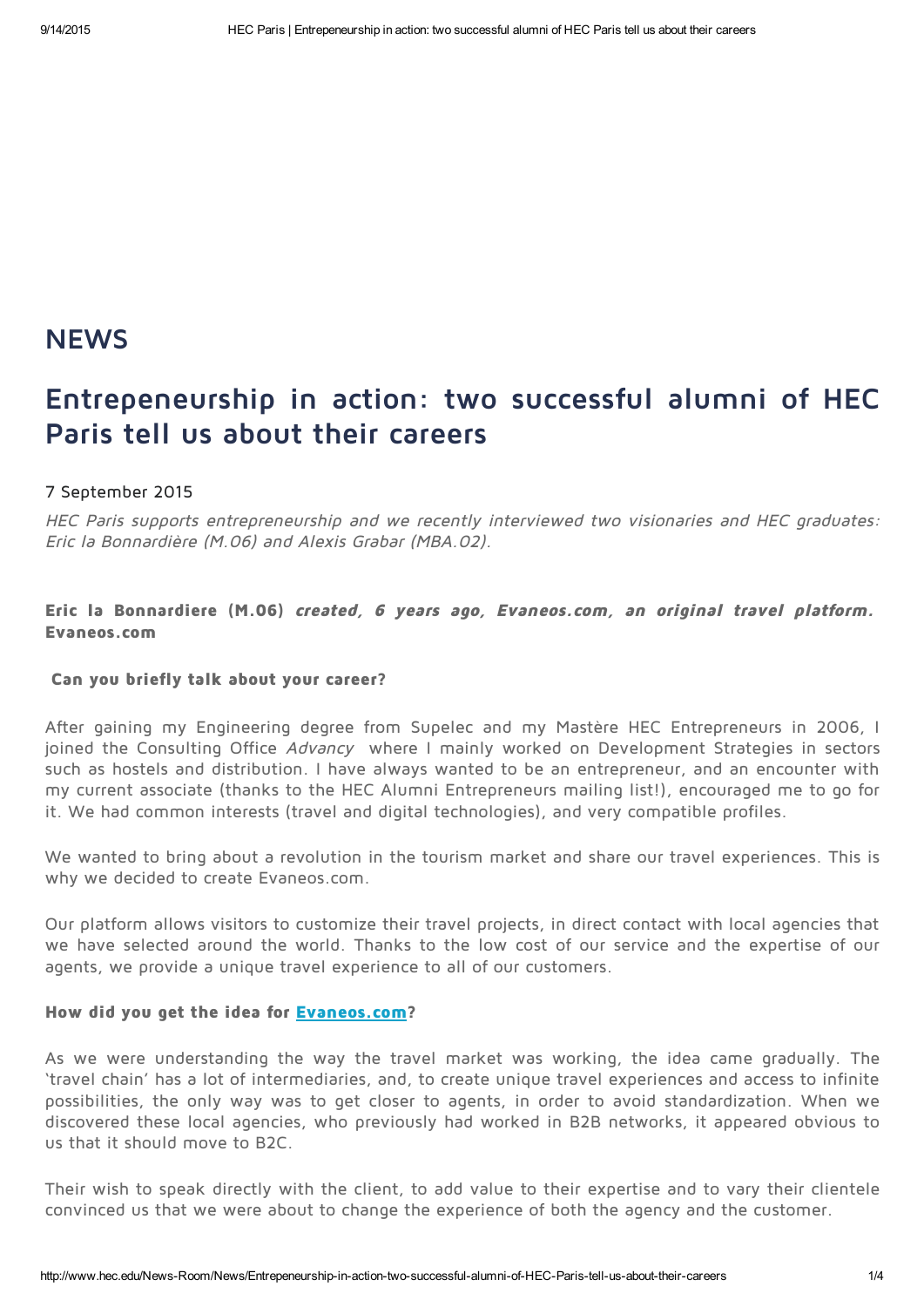#### How has training you received at HEC Paris been important in realizing this project?

The HEC Entrepreneurs training has been extremely rewarding as it was based on practices and actual cases. I sensed, therefore, that I was able to understand the reality of entrepreneurship and was prepared for both the good and bad times.

We also learned to work in groups on projects which encouraged me to find complementary partners who shared my vision and values.

## You are already present on French, Spanish, Italian, German and British markets. Do you have other markets in sight?

We currently focus on the development of these markets, which is already a big challenge. But in our desire to become a major player on the global scene, we will ask new questions in 2016.

### Advice for people who want to undertake but who are afraid to start:

I think that it is possible by investing little money but lots of time in the evening and at weekends to test ideas, achieve MVPs (minimum viable products) for forming beliefs in a sector and the viability of your ideas. I think that this can begin with a sufficient level of confidence and low risk. But it takes time and you must know how to persist and adapt to find the correct positioning, and to respond to simple problems in a simple way.

For example, the founders of Blablacar have launched their website by continuing to work and by waiting several years to raise funds (which is not a required step) before having the success that we know today.

### Your best memory of HEC Paris:

The HEC Entrepreneur in Lajoux seminar: a good time to unite the promo, meet our sponsor of the time (PKM) and other contractors. And partying!



Alexis [Grabar](http://www.mba.hec.edu/Careers/Alumni-Profiles/Alexis-GRABAR) (MBA.02). He built up significant knowledge and experience in several fields such as aviation and aerospace.

### Can you briefly describe your background?

I am a Franco-American entrepreneur who has been based in London for the past 13 years. I am an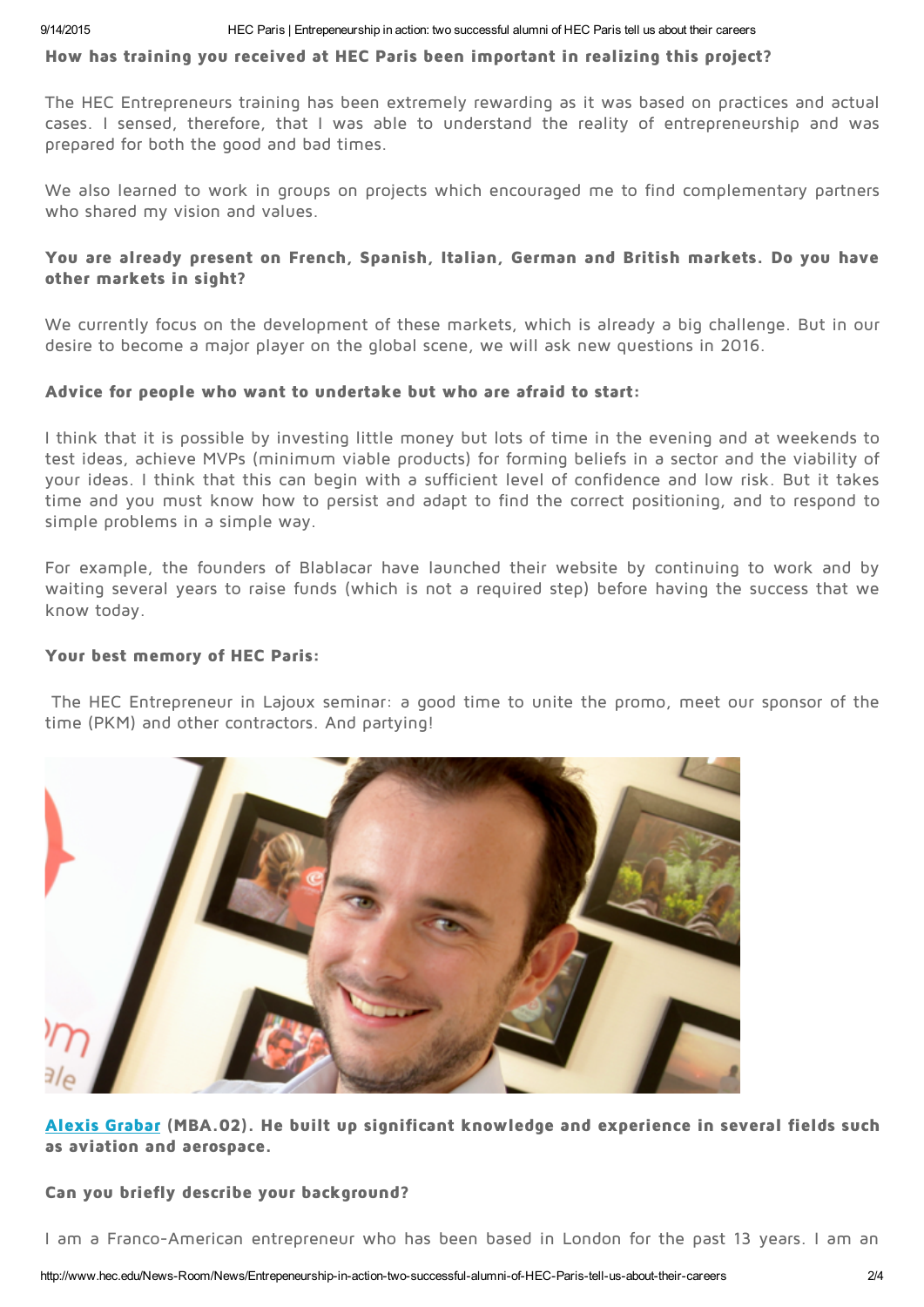expert in the Aviation, Media, Tech, Luxury, Retail and Cosmetics industries with a particular focus on UK and International markets.

Prior to my MBA from HEC Paris, I worked in the private sector with Eurocopter, Airbus and Cap Gemini. I have since founded 4 companies in the UK, France and Russia, including [AviaMediaTech](http://www.aviamediatech.com/) and Avolus

Today I am a Board member of the 1st cosmetics group in Russia in charge at the Arnest Board level of Corporate Governance, Governmental relations, International major accounts management, Internal/External communication and HR.

# What is the idea behind AviaMedia Tech?

The idea behind [AviaMediatech](http://www.aviamediatech.com/) is a consulting and Capital Services company capable of 1) incubating companies 2) fund-raising 3) consulting SME/Family businesses/ Fortune 500 companies at Management and Board levels with a focus on 3 original industries- Aviation, Media and Technology.

# What were the initial hurdles you encountered when creating AviaMedia Tech?

Creating a sustainable and scalable business model, not being taken over by managing the incubated companies (AVOLUS/VHLC/KHC), not being able to become a Venture Capital Fund to finance as I was not coming from an Investment banking background but from an industrial one.

# How did the MBA program at HEC Paris help you create your business?

13 years ago, HEC Paris MBA gave me the tool box to do all this with strategy/finance/marketing skills.

# What are your goals in the next 5 years?

Grow AviaMediaTech ltd to £1M revenue and create/turnaround 2-3 more companies in the UK or France. I am looking at an airline at the moment and a helicopter operator!

# What advice do you have for people wishing to get into entrepreneurship?

Be resilient

# Your best memory from HEC Paris?

My strategy classes with Professor Pierre Dussauge and my thesis on Aircraft leasing with Finance Professor Laurent Jacques.